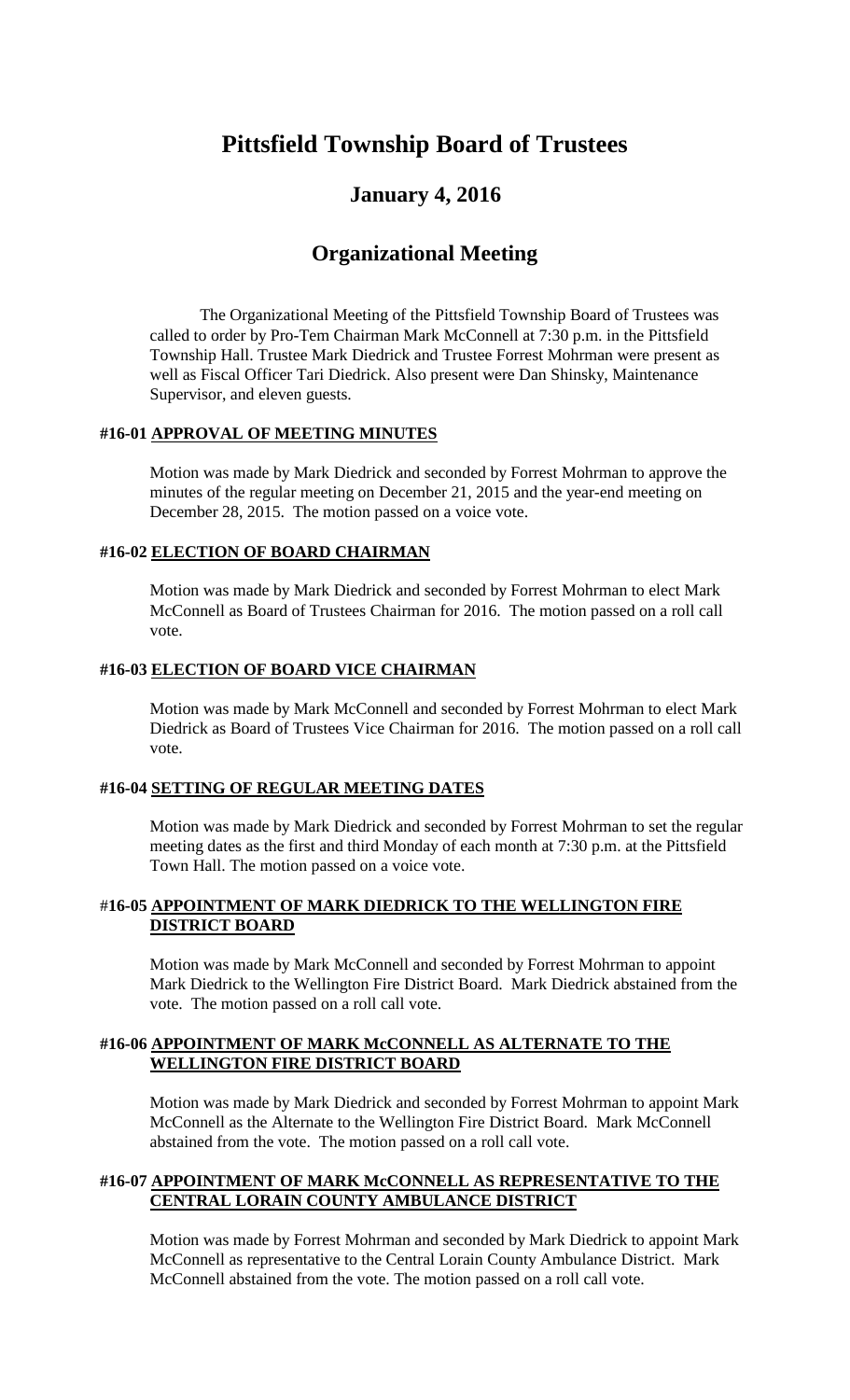#### **#16-08 APPOINTMENT OF FORREST MOHRMAN AS ALTERNATE REPRESENTATIVE TO THE CENTRAL LORAIN COUNTY AMBULANCE DISTRICT**

Motion was made by Mark Diedrick and seconded by Mark McConnell to appoint Forrest Mohrman as alternate representative to the Central Lorain County Ambulance District. Forrest Mohrman abstained from the vote. The motion passed on a roll call vote.

#### **#16-09 APPOINTMENT OF FORREST MOHRMAN AS REPRESENTATIVE TO THE LORAIN COUNTY COMMUNITY ALLIANCE**

Motion was made by Mark McConnell and seconded by Mark Diedrick to appoint Forrest Mohrman as representative to the Lorain County Community Alliance. Forrest Mohrman abstained from the vote. The motion passed on a roll call vote.

#### **#16-10 APPOINTMENT OF FORREST MOHRMAN AS REPRESENTATIVE TO THE LORAIN COUNTY GENERAL HEALTH DISTRICT ADVISORY COMMITTEE**

Motion was made by Mark Diedrick and seconded by Mark McConnell to appoint Forrest Mohrman as representative to the Lorain County General Health District Advisory Committee. Forrest Mohrman abstained from the vote. The motion passed on a roll call vote.

#### **#16-11 APPROVAL TO CONTINUE THE SAME SALARIES AND WAGES FOR 2016 AS WAS APPROVED IN 2015**

Motion was made by Mark Diedrick and seconded by Forrest Mohrman to approve the continuation of the same salaries and wages throughout 2016 as was approved for 2015. (See attached listing.) The motion passed on a voice vote.

#### **#16-12 APPROVAL OF RESOLUTION TO SET THE OPEN MEETING POLICY**

Motion was made by Forrest Mohrman and seconded by Mark Diedrick to approve the Open Meeting Resolution as stated in the Pittsfield Township Policy Manual. The motion passed on a voice vote.

#### **#16-13 APPROVAL OF THE PUBLIC RECORDS POLICY FOR THE TOWNSHIP**

Motion was made by Mark Diedrick and seconded by Forrest Mohrman to approve the Public Records Policy for Pittsfield Township as stated in the Pittsfield Township Policy Manual. The motion passed on a voice vote.

#### **#16-14 APPROVAL OF THE RECORDS RETENTION SCHEDULE**

Motion was made by Forrest Mohrman and seconded by Mark Diedrick to approve the Records Retention Schedule as stated in the Pittsfield Township Policy Manual. The motion passed on a voice vote.

#### **#16-15 APPROVAL OF THE SNOW EMERGENCY POLICY FOR THE TOWNSHIP**

Motion was made by Forrest Mohrman and seconded by Mark Diedrick to approve the Snow Emergency Policy as stated in the Pittsfield Township Policy Manual. The motion passed on a voice vote.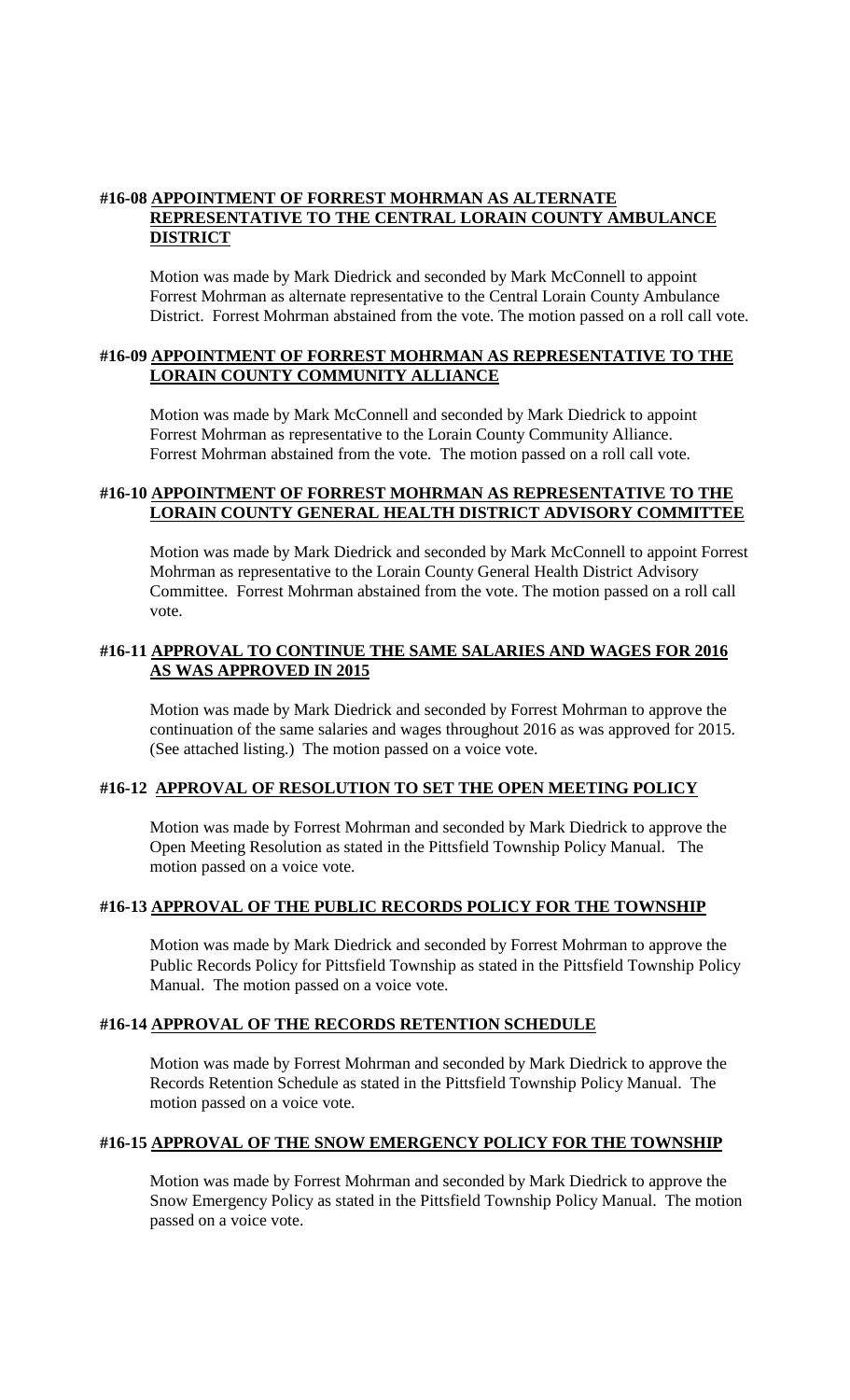#### **#16-16 APPROVAL OF FINANCIAL REPORTS**

Motion was made by Mark Diedrick and seconded by Forrest Mohrman to approve the financial reports as presented. See reports attached.

Current fund balance \$445,988.29

The motion passed on a voice vote.

# **#16-17 APPROVAL OF PURCHASE ORDERS AND BLANKET CERTIFICATES**

Motion was made by Forrest Mohrman and seconded by Mark Diedrick to approve the following purchase orders and blanket certificates:

PO#1-2016 through #24-2016 Blanket Certificates #1-2016 through #7-2016 (See attached listing.) The motion passed on a voice vote.

#### **#16-18 APPROVAL OF CURRENT BILLS AND EXPENSES**

Motion was made by Mark Diedrick and seconded by Forrest Mohrman to approve the payment of Warrants #10411 through #10417 totaling \$1,809.46. See attached. The motion passed on a voice vote.

#### **OLD BUSINESS** –

Mark McConnell announced that Dumpster Day is scheduled for Saturday, January 9<sup>th</sup> from 8:00 a.m. to noon. Postcards have been mailed.

The Pittsfield Township newsletter schedule was discussed. It was officially decided that the newsletter would be printed in the months of February, May, August, and October.

#### **#16-19 APPROVAL OF AN INDEPENDENT CONTRACT WITH RENEE OVERSTREET FOR SERVICES AS THE NEWSLETTER EDITOR FOR 2016 FOR THE AMOUNT OF \$100.00 PER NEWSLETTER**

Motion was made by Forrest Mohrman and seconded by Mark Diedrick to approve an independent contract with Renee Overstreet for services as the newsletter editor for 2016 for the amount of \$100.00 per newsletter. The motion passed on a voice vote

# **#16-20 APPROVAL TO RE-APPOINT DAVID MULL TO THE ZONING BOARD FOR ANOTHER TERM**

Motion was made by Forrest Mohrman and seconded by Mark Diedrick to re-appoint David Mull to the Zoning Board for another term. The motion passed on a voice vote.

#### **#16-21 APPROVAL TO RE-APPOINT BERT LATRAN TO THE ZONING APPEALS BOARD FOR ANOTHER TERM**

Motion was made by Mark McConnell and seconded by Forrest Mohrman to re-appoint Bert Latran to the Zoning Appeals Board for another term. The motion passed on a voice vote.